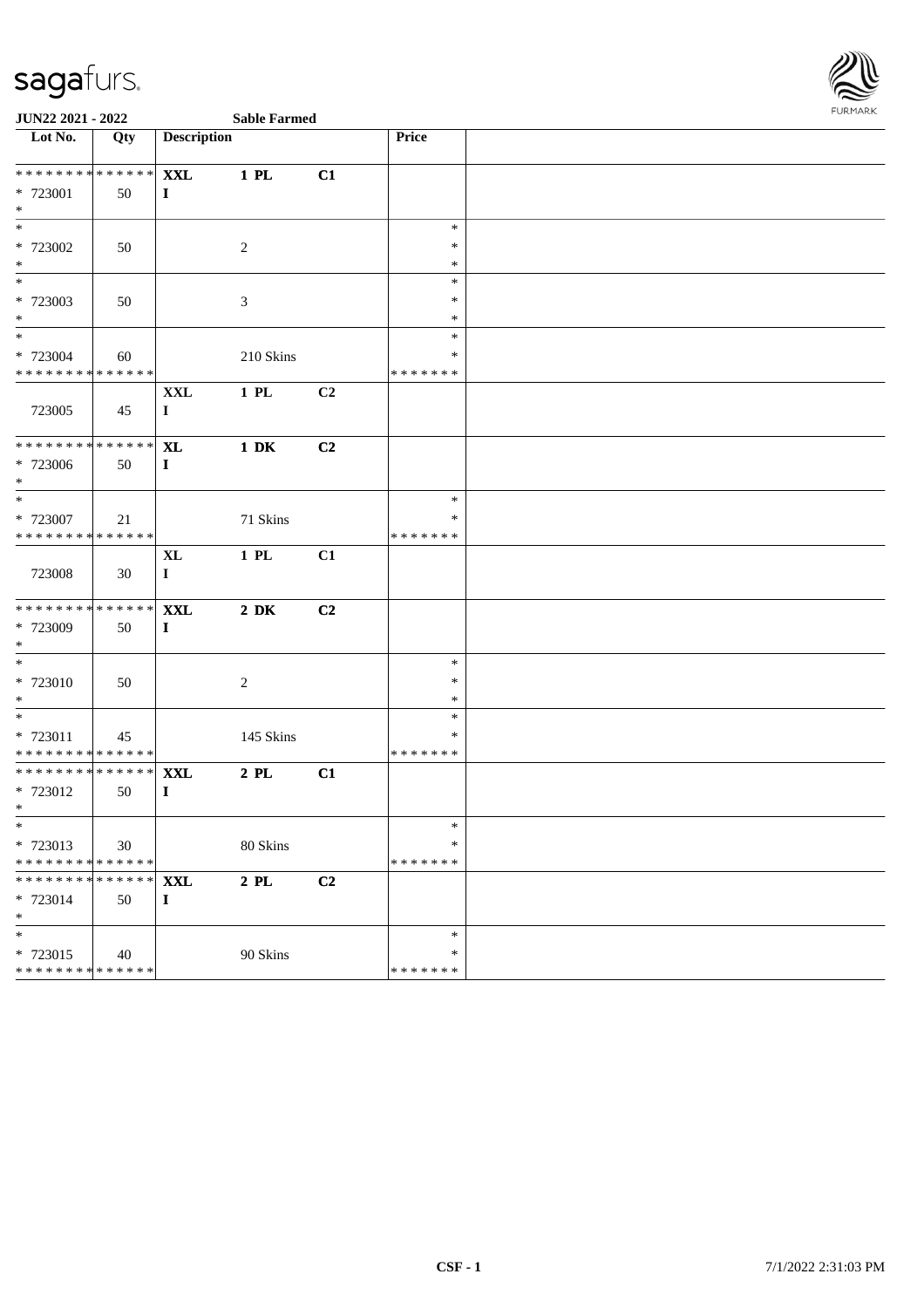

| <b>JUN22 2021 - 2022</b>                 |     |                    | <b>Sable Farmed</b> | FURMARK |         |  |
|------------------------------------------|-----|--------------------|---------------------|---------|---------|--|
| Lot No.                                  | Qty | <b>Description</b> |                     |         | Price   |  |
| ******** <mark>******</mark>             |     | <b>XXL</b>         | $2\,$ DK            | C1      |         |  |
| * 723031<br>$*$                          | 50  | B                  |                     |         |         |  |
|                                          |     |                    |                     |         |         |  |
|                                          |     |                    | $3\ \mathrm{DK}$    | C1      |         |  |
| * 723034<br>$\ast$                       | 50  | $\bf{I}$           |                     |         |         |  |
| $*$                                      |     |                    |                     |         | $\ast$  |  |
| * 723035                                 | 50  |                    | 2                   |         | $\ast$  |  |
| $*$                                      |     |                    |                     |         | $\ast$  |  |
| $\ast$                                   |     |                    |                     |         | $\ast$  |  |
| $* 723036$                               | 50  |                    | 150 Skins           |         | $\ast$  |  |
| **************                           |     |                    |                     |         | ******* |  |
| ******** <sup>*</sup> ****** <sup></sup> |     |                    | 3 DK                | C1      | $\ast$  |  |
| * 723038                                 | 50  | $\bf{I}$           |                     |         | $\ast$  |  |
| $\ast$                                   |     |                    |                     |         | $\ast$  |  |
| $\ast$                                   |     |                    |                     |         | $\ast$  |  |
| * 723039                                 | 40  |                    | 90 Skins            |         | *       |  |
| **************                           |     |                    |                     |         | ******* |  |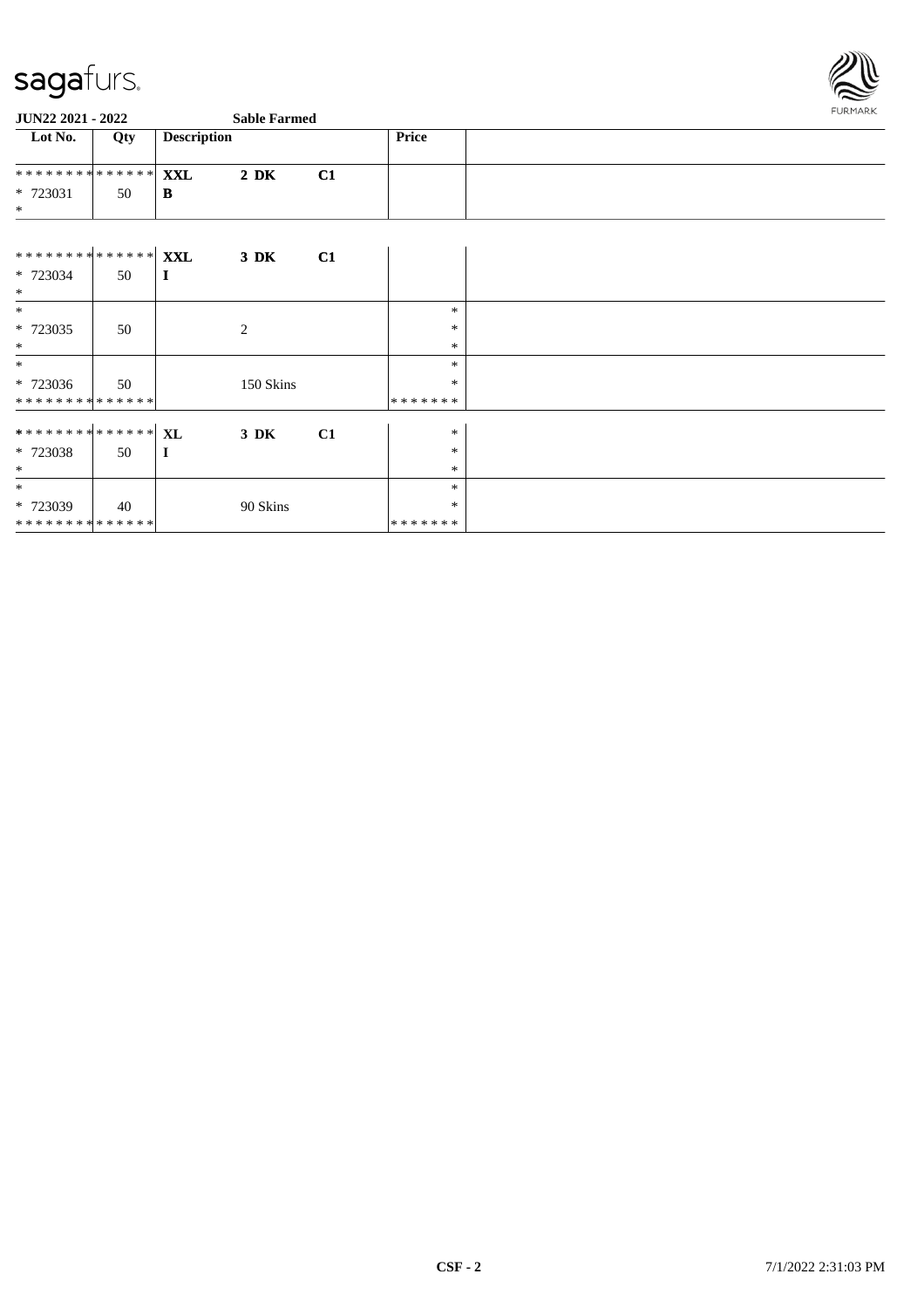

| Lot No.                                 | Qty | <b>Description</b> |                  |    | Price                   |  |
|-----------------------------------------|-----|--------------------|------------------|----|-------------------------|--|
| **************                          |     | <b>XXL</b>         | 1 PL             | C1 |                         |  |
| * 723048                                | 50  | $\mathbf{I}$       | SL1              |    |                         |  |
| $\ast$                                  |     |                    |                  |    |                         |  |
| $\overline{\phantom{a}^*}$              |     |                    |                  |    | $\ast$                  |  |
| * 723049                                | 45  |                    | 95 Skins         |    | $\ast$                  |  |
| * * * * * * * * * * * * * *             |     |                    |                  |    | * * * * * * *           |  |
| * * * * * * * * * * * * * *             |     | <b>XXL</b>         | 1 PL             | C2 |                         |  |
| * 723050                                | 50  | $\mathbf{I}$       | SL1              |    |                         |  |
| $*$<br>$\overline{\phantom{a}^*}$       |     |                    |                  |    |                         |  |
|                                         |     |                    |                  |    | $\ast$                  |  |
| * 723051                                | 30  |                    | 80 Skins         |    | $\ast$                  |  |
| * * * * * * * * * * * * * *             |     |                    |                  |    | * * * * * * *           |  |
|                                         |     | <b>XXL</b>         | $1\,$ DK         | C2 |                         |  |
| 723052                                  | 50  | $\mathbf I$        | SLL2             |    |                         |  |
|                                         |     | <b>XL</b>          | $1\ \mathrm{DK}$ | C1 |                         |  |
| 723053                                  | 50  | $\mathbf{I}$       | SIL <sub>2</sub> |    |                         |  |
|                                         |     |                    |                  |    |                         |  |
|                                         |     | <b>XXL</b>         | $1\,$ DK         | C1 |                         |  |
| 723054                                  | 63  | $\mathbf{A}$       | SL2              |    |                         |  |
|                                         |     |                    |                  |    |                         |  |
| * * * * * * * * * * * * * *             |     | <b>XL</b>          | $1\ \mathrm{DK}$ | C1 |                         |  |
| * 723055                                | 50  | $\mathbf{A}$       | SL2              |    |                         |  |
| $\ast$                                  |     |                    |                  |    |                         |  |
| $\ast$                                  |     |                    |                  |    | $\ast$                  |  |
| * 723056<br>* * * * * * * * * * * * * * | 27  |                    | 77 Skins         |    | $\ast$<br>* * * * * * * |  |
|                                         |     |                    |                  |    |                         |  |
|                                         |     | <b>XXL</b>         | $1\,$ DK         | C1 |                         |  |
| 723057                                  | 49  | B                  | SL2              |    |                         |  |
|                                         |     | <b>XXL</b>         | $2\,$ DK         | C1 |                         |  |
| 723058                                  | 48  | $\mathbf I$        | SLL2             |    |                         |  |
|                                         |     |                    |                  |    |                         |  |
|                                         |     | <b>XXL</b>         | $2\,$ DK         | C2 |                         |  |
| 723059                                  | 48  | $\mathbf I$        | SL2              |    |                         |  |
|                                         |     |                    |                  |    |                         |  |
| * * * * * * * * * * * * * *             |     | $\bold{X}\bold{L}$ | $2\ \mathrm{DK}$ | C1 |                         |  |
| * 723060                                | 50  | $\mathbf I$        | SL2              |    |                         |  |
| $*$                                     |     |                    |                  |    |                         |  |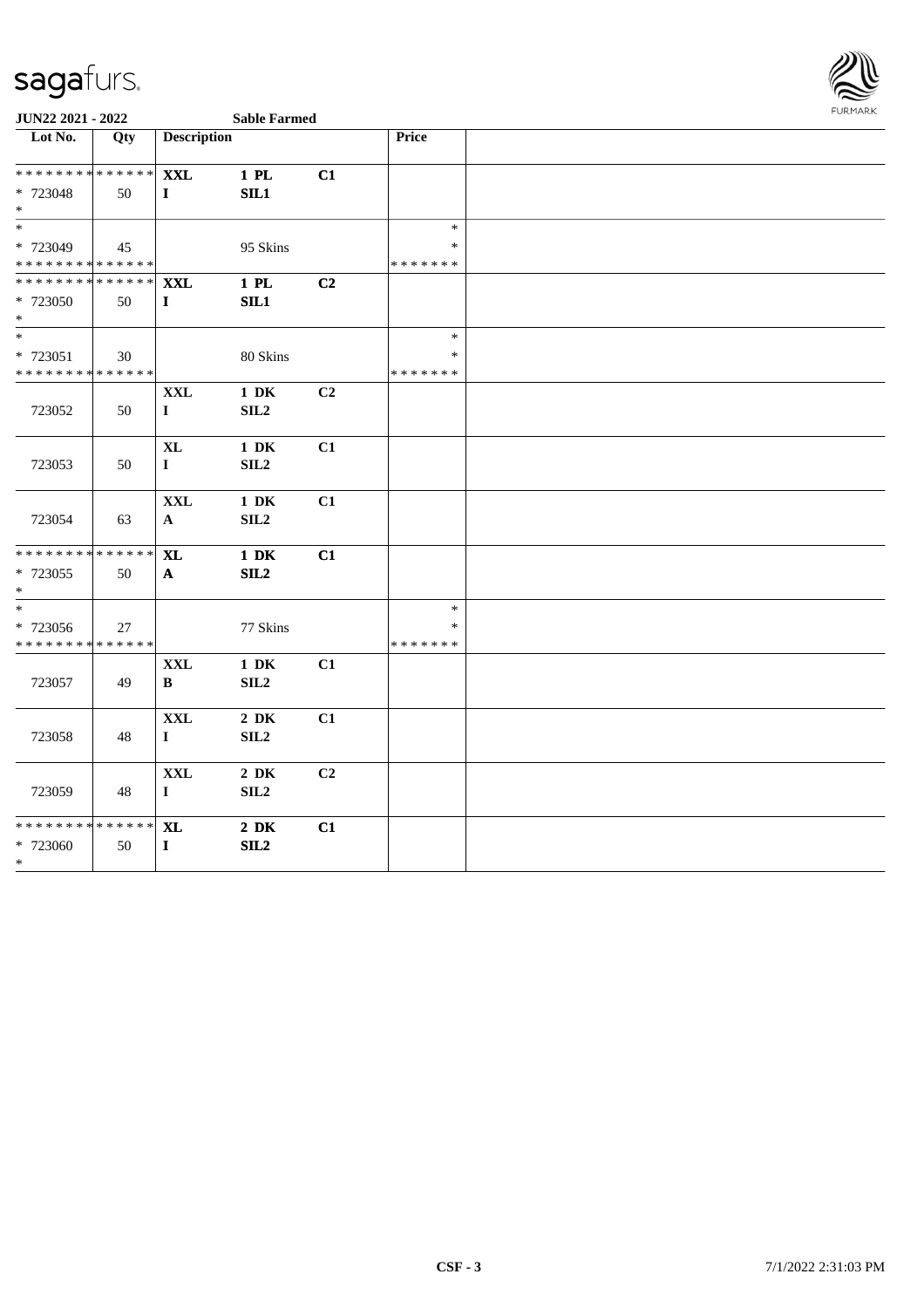

| Lot No.                                    | Qty         | <b>Description</b> |                  |                | Price            |  |
|--------------------------------------------|-------------|--------------------|------------------|----------------|------------------|--|
| $*$                                        |             |                    |                  |                |                  |  |
|                                            |             | <b>XL</b>          | $2\,$ DK         | C1             | $\ast$           |  |
| * 723061<br>$*$                            | 50          | $\mathbf I$        | SL2              |                | $\ast$           |  |
| $\ast$                                     |             |                    |                  |                | $\ast$<br>$\ast$ |  |
|                                            |             |                    |                  |                | ∗                |  |
| * 723062<br>******** <mark>******</mark>   | 27          |                    | 127 Skins        |                | * * * * * * *    |  |
| * * * * * * * * <mark>* * * * * * *</mark> |             |                    |                  |                |                  |  |
|                                            |             | <b>XL</b>          | $2\,$ DK         | C <sub>2</sub> |                  |  |
| * 723063<br>$\ast$                         | 50          | $\mathbf{I}$       | SL2              |                |                  |  |
| $\ast$                                     |             |                    |                  |                | $\ast$           |  |
| * 723064                                   | 14          |                    | 64 Skins         |                | $\ast$           |  |
| ******** <mark>******</mark>               |             |                    |                  |                | * * * * * * *    |  |
|                                            |             | 23                 | $2\,$ DK         | C1             |                  |  |
| 723065                                     | 65          | $\mathbf{I}$       | SL2              |                |                  |  |
|                                            |             |                    |                  |                |                  |  |
|                                            |             | <b>XXL</b>         | $2\,$ PL $\,$    | C1             |                  |  |
| 723066                                     | 60          | $\mathbf{A}$       | SL2              |                |                  |  |
|                                            |             |                    |                  |                |                  |  |
| ******** <mark>******</mark>               |             | <b>XL</b>          | $2\,$ DK         | C1             |                  |  |
| * 723067                                   | 50          | $\mathbf{A}$       | SL2              |                |                  |  |
| $*$                                        |             |                    |                  |                |                  |  |
| $*$                                        |             |                    |                  |                | $\ast$           |  |
| * 723068                                   | 34          |                    | 84 Skins         |                | ∗                |  |
| ******** <mark>******</mark>               |             |                    |                  |                | * * * * * * *    |  |
|                                            |             |                    |                  |                |                  |  |
|                                            |             | $\mathbf{XXL}$     | $2\ \mathrm{DK}$ | C1             |                  |  |
| 723070                                     | 56          | B                  | SL2              |                |                  |  |
|                                            |             |                    |                  |                |                  |  |
|                                            |             |                    |                  |                |                  |  |
| 723072                                     |             | <b>XXL</b>         | 3 DK             | C1             |                  |  |
|                                            | 63          | $\bf{I}$           | SL2              |                |                  |  |
| * * * * * * * * * * * * * *                |             | <b>XL</b>          | $3$ DK           | C1             |                  |  |
| * 723073                                   | 50          | $\mathbf{I}$       | SL2              |                |                  |  |
| $\ast$                                     |             |                    |                  |                |                  |  |
| $*$                                        |             |                    |                  |                | $\ast$           |  |
| * 723074                                   | 40          |                    | 90 Skins         |                | $\ast$           |  |
| * * * * * * * * * * * * * *                |             |                    |                  |                | * * * * * * *    |  |
|                                            |             | <b>XL</b>          | 3 DK             | C2             |                  |  |
| 723075                                     | 56          | $\bf{I}$           | SL2              |                |                  |  |
|                                            |             |                    |                  |                |                  |  |
|                                            |             |                    |                  |                |                  |  |
| ******** <mark>******</mark>               |             | <b>XXL</b>         | 3 PL             | C2             |                  |  |
| * 723077                                   | 50          | $\mathbf{A}$       | SL2              |                |                  |  |
| $*$                                        |             |                    |                  |                |                  |  |
| $\ast$                                     |             |                    |                  |                | $\ast$           |  |
| * 723078                                   | 59          |                    | 109 Skins        |                | $\ast$           |  |
| * * * * * * * * * * * * * *                |             |                    |                  |                | * * * * * * *    |  |
| * * * * * * * *                            | * * * * * * | <b>XL</b>          | 3 DK             | C1             |                  |  |
| * 723079                                   | 50          | $\mathbf{A}$       | SL2              |                |                  |  |
| $*$                                        |             |                    |                  |                |                  |  |
| $\ast$                                     |             |                    |                  |                | $\ast$<br>∗      |  |
| * 723080<br>* * * * * * * * * * * * * *    | 21          |                    | 71 Skins         |                | * * * * * * *    |  |
|                                            |             |                    |                  |                |                  |  |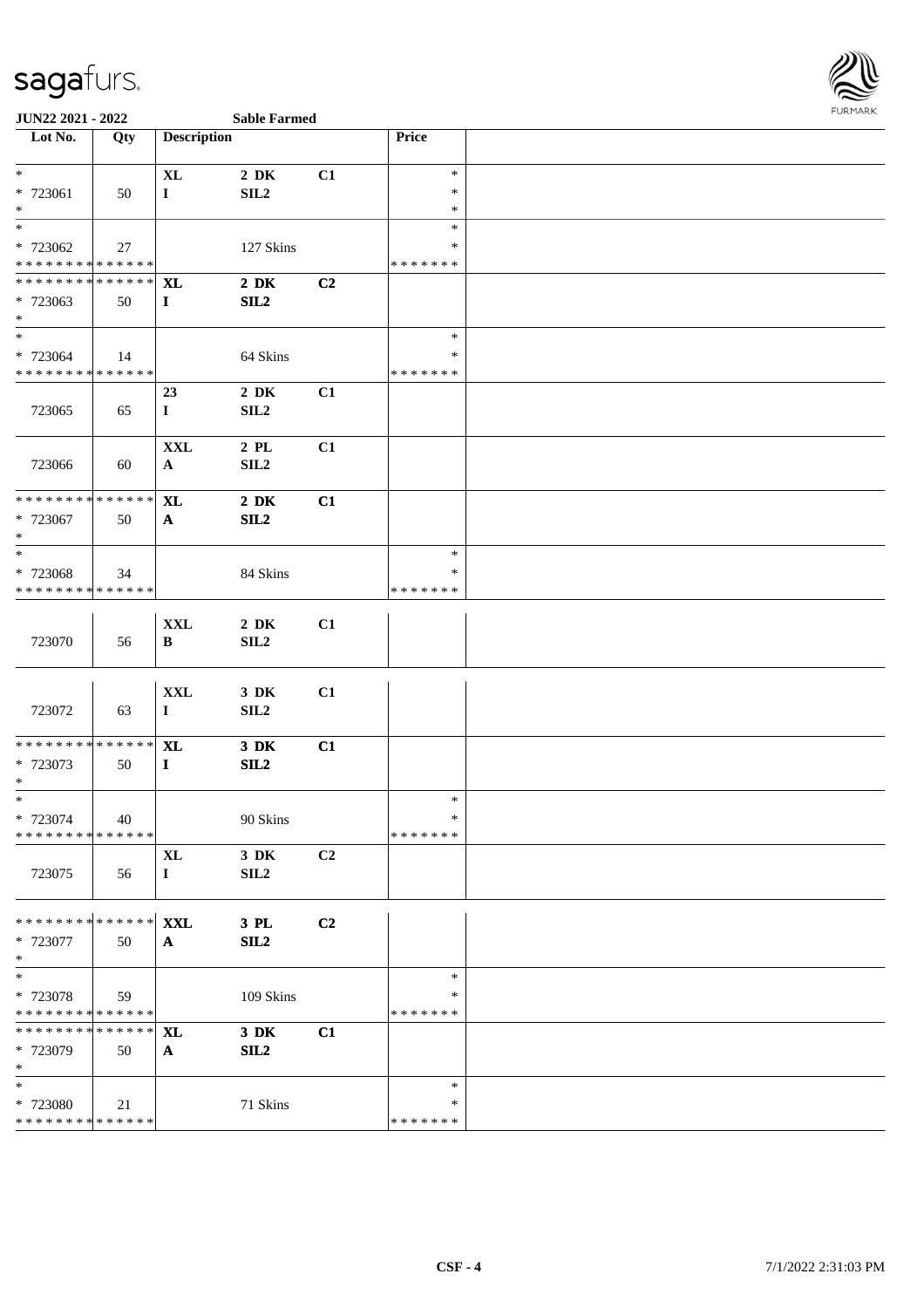

| Lot No. | Qty | <b>Description</b> |                     |                | <b>Price</b> |  |
|---------|-----|--------------------|---------------------|----------------|--------------|--|
| 723082  | 16  | <b>XXL</b><br>B    | 3 DK<br>SL2         | C <sub>2</sub> |              |  |
| 723084  | 48  | XXL<br>$\bf{l}$    | 4 DK<br><b>SIL2</b> | C <sub>2</sub> |              |  |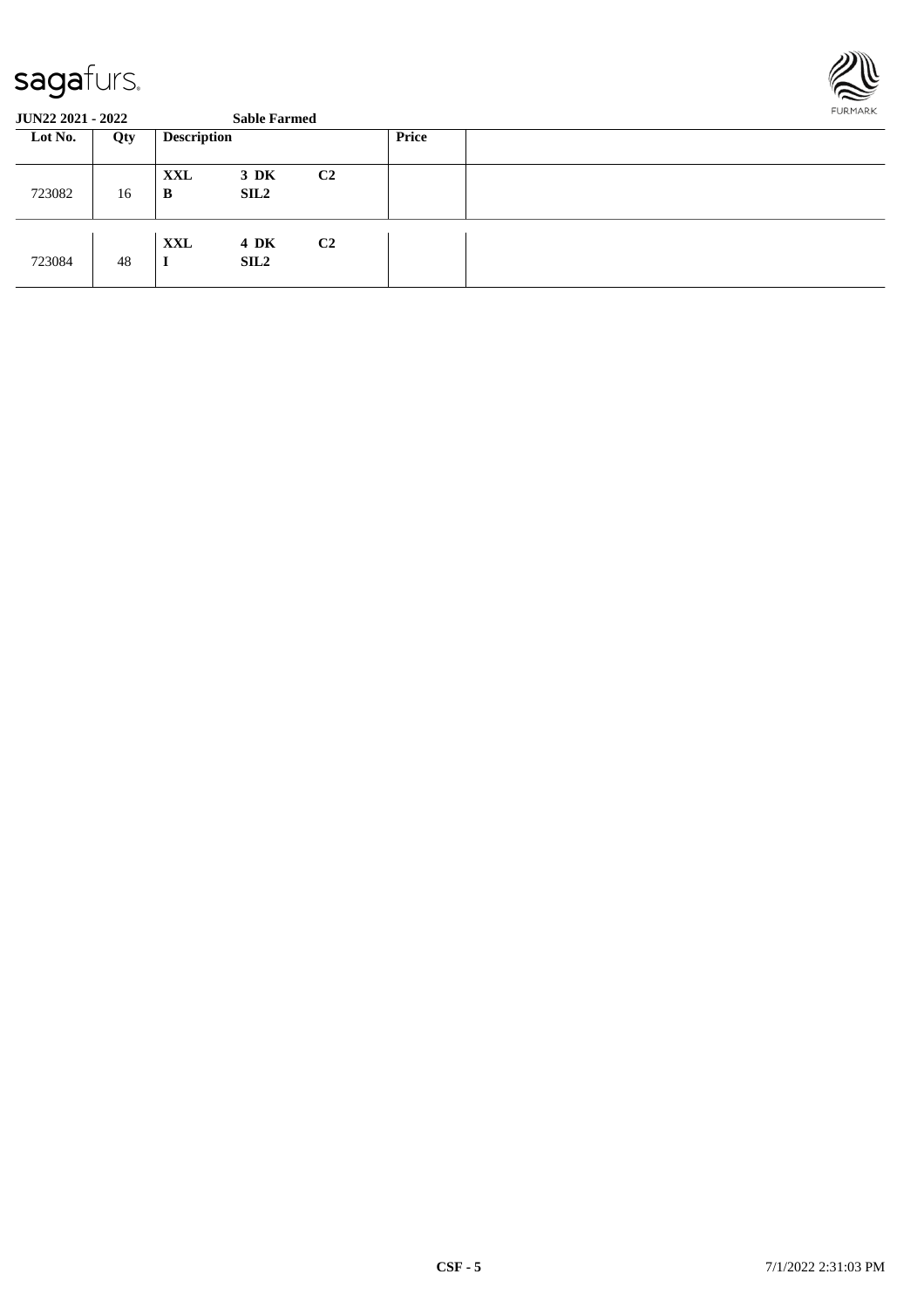

| $\overline{\phantom{1}}$ Lot No. | Qty | <b>Description</b> |                  |                | Price         |  |
|----------------------------------|-----|--------------------|------------------|----------------|---------------|--|
|                                  |     |                    |                  |                |               |  |
| *************** <b>XXL</b>       |     |                    | $1\ \mathrm{DK}$ | C1             |               |  |
| * 723101                         | 50  | $\mathbf I$        |                  |                |               |  |
| $\ast$                           |     |                    |                  |                |               |  |
| $\ast$                           |     |                    |                  |                | $\ast$        |  |
| * 723102                         | 25  |                    | 75 Skins         |                | $\ast$        |  |
| * * * * * * * * * * * * * *      |     |                    |                  |                | *******       |  |
|                                  |     | <b>XL</b>          | $1$ PL           | C <sub>2</sub> |               |  |
| 723103                           | 20  | $\mathbf I$        |                  |                |               |  |
|                                  |     |                    |                  |                |               |  |
| **************                   |     | <b>XXL</b>         | $2\ \mathrm{DK}$ | C1             |               |  |
| * 723104                         | 50  | I                  |                  |                |               |  |
| $\ast$                           |     |                    |                  |                |               |  |
| $\ast$                           |     |                    |                  |                | $\ast$        |  |
| * 723105                         | 50  |                    | $\overline{c}$   |                | $\ast$        |  |
| $\ast$                           |     |                    |                  |                | $\ast$        |  |
| $*$                              |     |                    |                  |                | $\ast$        |  |
| * 723106                         | 50  |                    | 3                |                | $\ast$        |  |
| $\ast$                           |     |                    |                  |                | $\ast$        |  |
| $\ast$                           |     |                    |                  |                | $\ast$        |  |
| * 723107                         | 25  |                    | 175 Skins        |                | ∗             |  |
| **************                   |     |                    |                  |                | * * * * * * * |  |
| ******** <mark>******</mark>     |     | <b>XL</b>          | $2\ \mathrm{DK}$ | C <sub>2</sub> |               |  |
| * 723108                         | 50  | $\mathbf I$        |                  |                |               |  |
| $\ast$                           |     |                    |                  |                |               |  |
| $\ast$                           |     |                    |                  |                | $\ast$        |  |
| * 723109                         | 55  |                    | $105$ Skins      |                | *             |  |
| ******** <mark>******</mark>     |     |                    |                  |                | * * * * * * * |  |

| ********* <sup>*******</sup> XXL |      |             | $2\,$ DK       | C1 |         |  |
|----------------------------------|------|-------------|----------------|----|---------|--|
| * 723112                         | 50   | B           |                |    |         |  |
| $*$                              |      |             |                |    |         |  |
| $*$                              |      |             |                |    | $\ast$  |  |
| $* 723113$                       | 15   |             | 65 Skins       |    | ∗       |  |
| **************                   |      |             |                |    | ******* |  |
|                                  |      | <b>XXL</b>  | $2\,$ DK       | C2 |         |  |
| 723114                           | - 40 | B           |                |    |         |  |
|                                  |      |             |                |    |         |  |
| **************                   |      | <b>XXL</b>  | $2$ PL         | C2 |         |  |
| $* 723115$                       | 50   | $\bf{I}$    |                |    |         |  |
| $*$                              |      |             |                |    |         |  |
| $*$                              |      |             |                |    | $\ast$  |  |
| $* 723116$                       | 50   |             | 2              |    | $\ast$  |  |
| $*$                              |      |             |                |    | $\ast$  |  |
| $*$                              |      |             |                |    | $\ast$  |  |
| $* 723117$                       | 50   |             | $\mathfrak{Z}$ |    | $\ast$  |  |
| $*$                              |      |             |                |    | $\ast$  |  |
| $*$                              |      |             |                |    | $\ast$  |  |
| * 723118                         | 50   |             | $\overline{4}$ |    | $\ast$  |  |
| $*$                              |      |             |                |    | $\ast$  |  |
| $*$                              |      |             |                |    | $\ast$  |  |
| $* 723119$                       | 15   |             | 215 Skins      |    | $\ast$  |  |
| **************                   |      |             |                |    | ******* |  |
| ********* <sup>******</sup> XXL  |      |             | $3$ DK         | C1 |         |  |
| * 723120                         | 50   | $\mathbf I$ |                |    |         |  |
| $*$                              |      |             |                |    |         |  |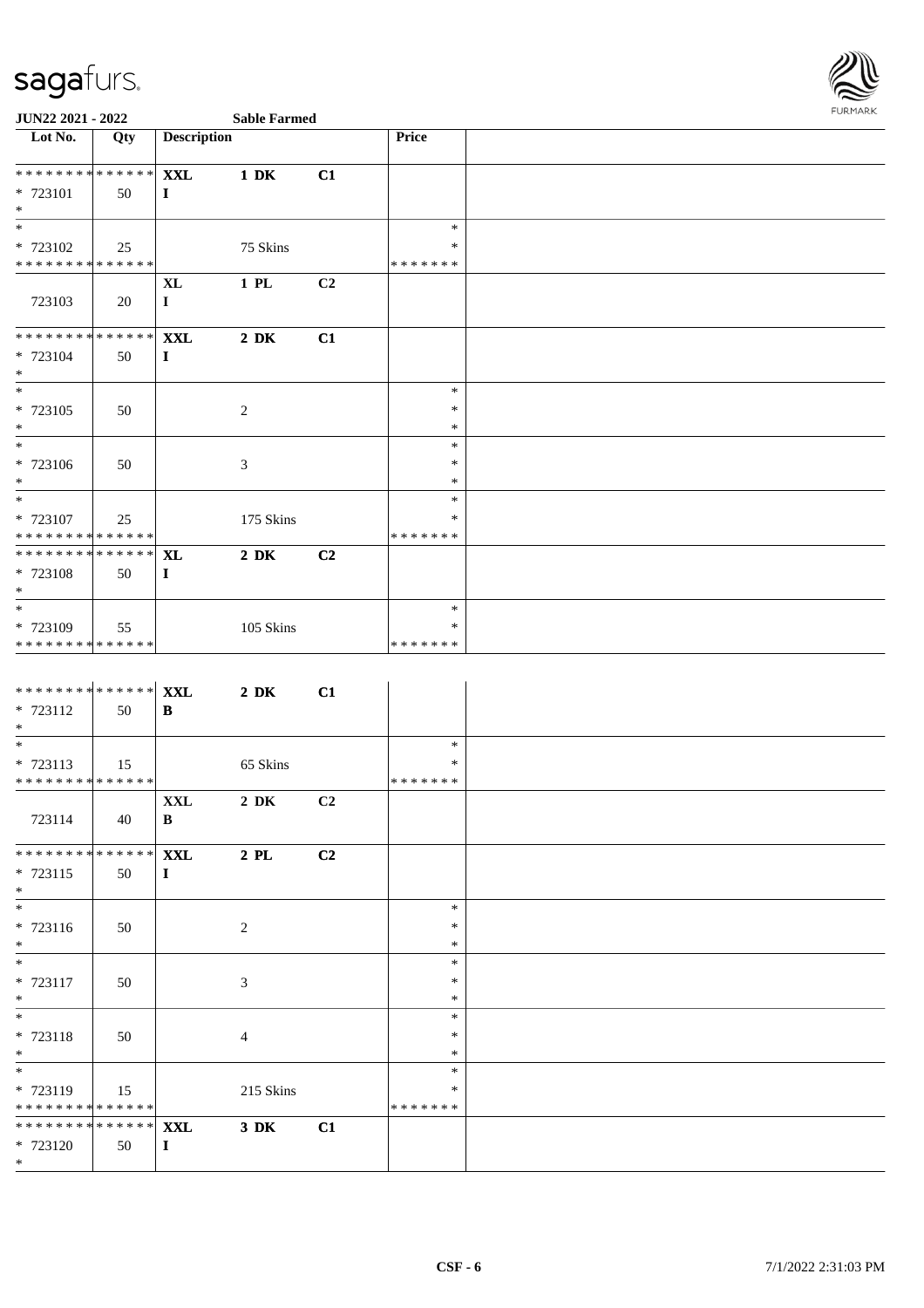

| $0011222021$ 2022                       |     |                    | <b>DUDIC L'ULILLE</b> |                |         |  |
|-----------------------------------------|-----|--------------------|-----------------------|----------------|---------|--|
| Lot No.                                 | Qty | <b>Description</b> |                       |                | Price   |  |
| $\ast$                                  |     | XXL                | $3\,$ DK              | C1             | $\ast$  |  |
| $* 723121$                              | 40  |                    |                       |                | $\ast$  |  |
| **************                          |     |                    |                       |                | ******* |  |
| ******** <mark>******</mark> <b>XXL</b> |     |                    | $3\,$ DK              | C <sub>2</sub> |         |  |
| * 723122                                | 50  |                    |                       |                |         |  |
| $\ast$                                  |     |                    |                       |                |         |  |
| $\ast$                                  |     |                    |                       |                | $\ast$  |  |
| * 723123                                | 50  |                    | 2                     |                | $\ast$  |  |
| $*$                                     |     |                    |                       |                | $\ast$  |  |
| $\ast$                                  |     |                    |                       |                | $\ast$  |  |
| * 723124                                | 20  |                    | 120 Skins             |                | $\ast$  |  |
| **************                          |     |                    |                       |                | ******* |  |

| ********* <sup>******</sup> <b>XXL</b> |    | <b>4 DK</b> | C <sub>2</sub> |               |  |
|----------------------------------------|----|-------------|----------------|---------------|--|
| $* 723136$                             | 50 |             |                |               |  |
| $\ast$                                 |    |             |                |               |  |
| $\ast$                                 |    |             |                | *             |  |
| * 723137                               | 50 | 100 Skins   |                | $\ast$        |  |
| **************                         |    |             |                | * * * * * * * |  |
| ******** <mark>******</mark> XL        |    | <b>4 DK</b> | C <sub>2</sub> |               |  |
| $* 723138$                             | 50 |             |                |               |  |
| $\ast$                                 |    |             |                |               |  |
| $\ast$                                 |    |             |                | $\ast$        |  |
| * 723139                               | 50 | 2           |                | $\ast$        |  |
| $\ast$                                 |    |             |                | $\ast$        |  |
| $\ast$                                 |    |             |                | *             |  |
| $* 723140$                             | 50 | 3           |                | $\ast$        |  |
| $*$                                    |    |             |                | $\ast$        |  |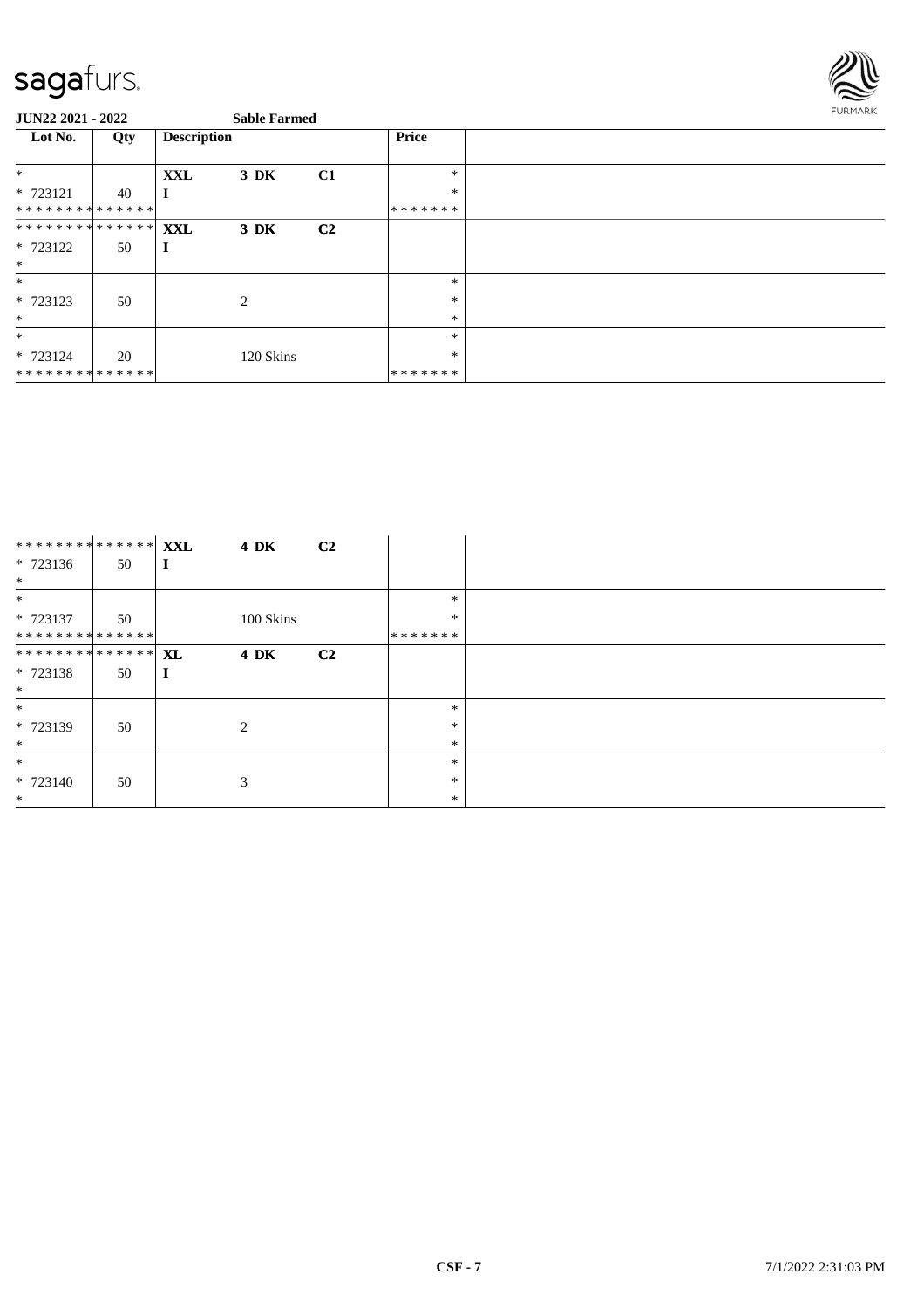

| Lot No.                       | Qty | <b>Description</b> |      |    | Price   |  |
|-------------------------------|-----|--------------------|------|----|---------|--|
| $\ast$                        |     | XL                 | 4 DK | C2 | ∗       |  |
| $* 723141$                    | 25  |                    |      |    | *       |  |
| * * * * * * * * * * * * * * * |     |                    |      |    | ******* |  |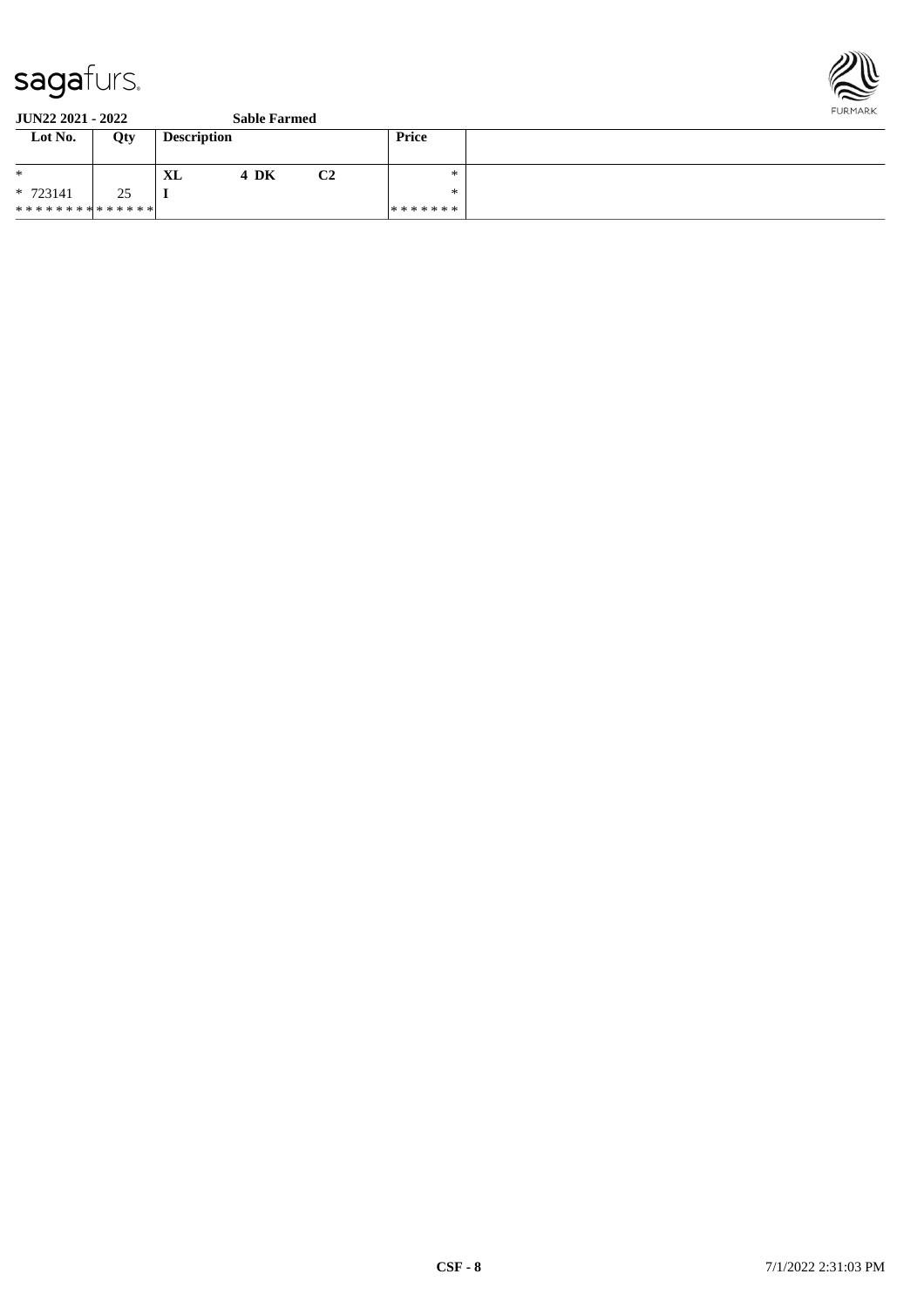

| Lot No.                                                          | Qty | <b>Description</b>        |          |    | Price                      |  |
|------------------------------------------------------------------|-----|---------------------------|----------|----|----------------------------|--|
| 723161                                                           | 50  | <b>XXL</b><br>$\mathbf I$ | $2$ PL   | C2 |                            |  |
| ******** <sup>*</sup> ****** <sup></sup> XL<br>$* 723163$<br>$*$ | 50  | $\bf I$                   | $2\,$ DK | C1 | $\ast$<br>$\ast$<br>$\ast$ |  |
| $*$<br>$* 723164$<br>$*$                                         | 50  | 2                         |          |    | $\ast$<br>$\ast$<br>$\ast$ |  |
| $*$<br>* 723165<br>$*$                                           | 50  | $\mathfrak{Z}$            |          |    | $\ast$<br>$\ast$<br>$\ast$ |  |
| $*$<br>* 723166<br>$\overline{\ }$                               | 50  | $\overline{4}$            |          |    | $\ast$<br>$\ast$<br>$\ast$ |  |
| $*$<br>* 723167<br>$\ast$                                        | 50  | 5                         |          |    | $\ast$<br>$\ast$<br>$\ast$ |  |
| $\ast$<br>$* 723168$<br>$*$                                      | 50  | 6                         |          |    | $\ast$<br>$\ast$<br>$\ast$ |  |

| ******** <mark>******</mark> XL |    | C <sub>2</sub><br>2 PL |         |  |
|---------------------------------|----|------------------------|---------|--|
| * 723171                        | 50 | ш                      |         |  |
| $\ast$                          |    |                        |         |  |
| $\ast$                          |    |                        | $*$     |  |
| * 723172                        | 50 | ∠                      | *       |  |
| $\ast$                          |    |                        | $\ast$  |  |
| $\ast$                          |    |                        | $*$     |  |
| $* 723173$                      | 55 | 155 Skins              | $\ast$  |  |
| * * * * * * * * * * * * * * *   |    |                        | ******* |  |

| ********* <mark>******</mark> <b>XXL</b> |    |   | 2 DK     | C <sub>1</sub> |         |  |
|------------------------------------------|----|---|----------|----------------|---------|--|
| $* 723178$                               | 50 | B |          |                |         |  |
| $\ast$                                   |    |   |          |                |         |  |
| $\ast$                                   |    |   |          |                | $*$     |  |
| * 723179                                 | 27 |   | 77 Skins |                | $*$     |  |
| **************                           |    |   |          |                | ******* |  |
| ******** <mark>******</mark> XL          |    |   | $3\,$ DK | C1             |         |  |
| $* 723180$                               | 50 |   |          |                |         |  |
| $\ast$                                   |    |   |          |                |         |  |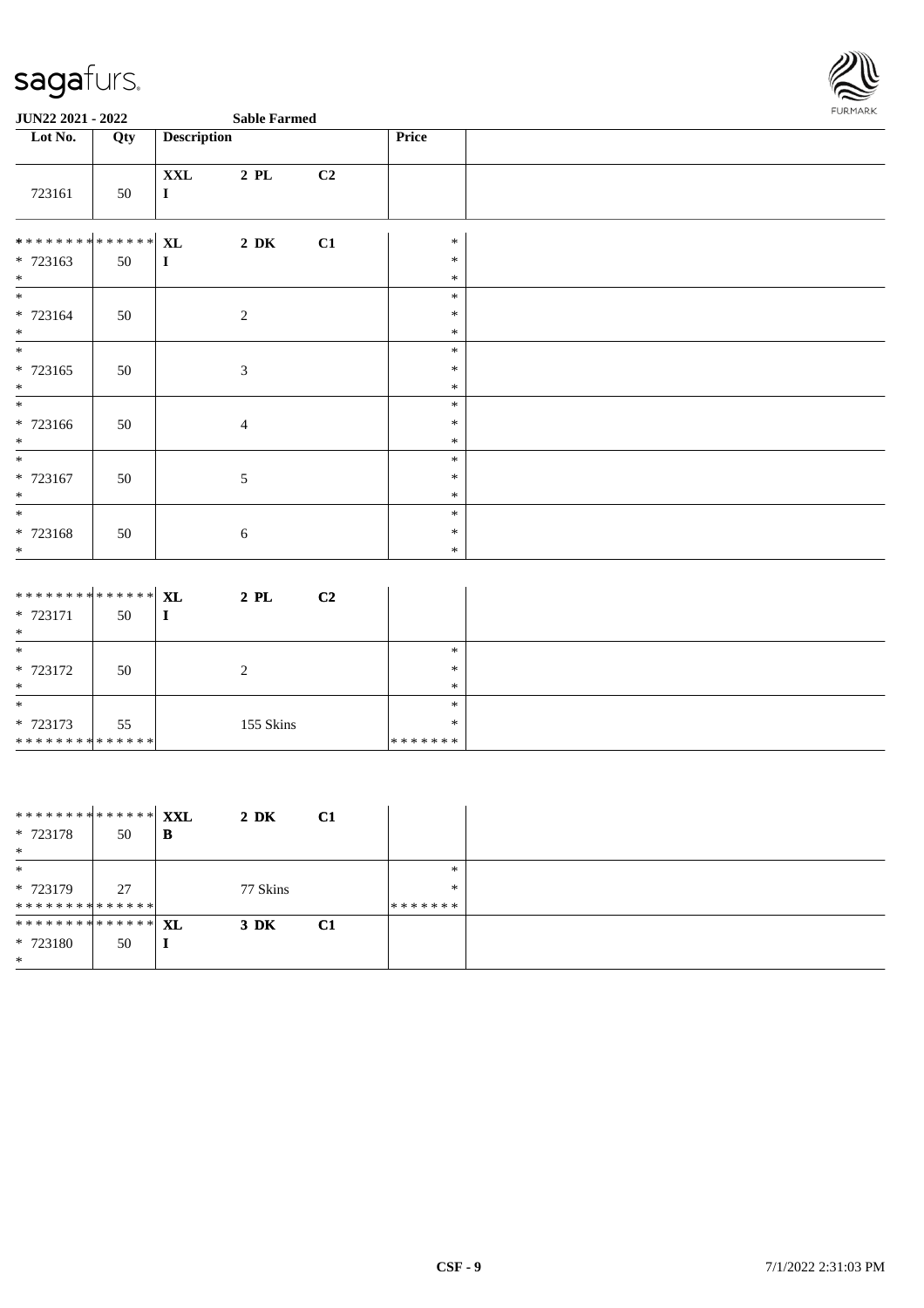

| Lot No.                                    | Qty | <b>Description</b> |                              |                | Price                   |  |
|--------------------------------------------|-----|--------------------|------------------------------|----------------|-------------------------|--|
| $*$                                        |     | $\mathbf{XL}$      | $3\,$ DK                     | C1             | $\ast$                  |  |
| * 723181                                   | 25  | $\bf{I}$           |                              |                | $\ast$                  |  |
| * * * * * * * * <mark>* * * * * * *</mark> |     |                    |                              |                | * * * * * * *           |  |
| ___<br>******** <mark>******</mark>        |     | <b>XL</b>          | $3\ \mathrm{DK}$             | C2             |                         |  |
| * 723182                                   | 50  | $\mathbf{I}$       |                              |                |                         |  |
| $*$<br>$\overline{\ }$                     |     |                    |                              |                |                         |  |
|                                            |     |                    |                              |                | $\ast$                  |  |
| * 723183<br>* * * * * * * * * * * * * *    | 37  |                    | 87 Skins                     |                | $\ast$<br>* * * * * * * |  |
|                                            |     | <b>XL</b>          | $2\,$ DK                     | C1             |                         |  |
| 723184                                     | 50  | $\mathbf{I}$       | SL1                          |                |                         |  |
|                                            |     |                    |                              |                |                         |  |
| * * * * * * * * * * * * * *                |     | <b>XL</b>          | $2$ PL $\,$                  | C1             |                         |  |
| * 723185                                   | 50  | $\mathbf{I}$       | SL1                          |                |                         |  |
| $*$                                        |     |                    |                              |                |                         |  |
| $*$                                        |     |                    |                              |                | $\ast$                  |  |
| * 723186<br>******** <mark>******</mark>   | 10  |                    | 60 Skins                     |                | $\ast$<br>* * * * * * * |  |
| * * * * * * * * * * * * * *                |     | <b>XL</b>          | $2$ PL $\,$                  | C <sub>2</sub> |                         |  |
| * 723187                                   | 50  | $\mathbf{I}$       | SL1                          |                |                         |  |
| $*$                                        |     |                    |                              |                |                         |  |
|                                            |     |                    |                              |                |                         |  |
|                                            |     | ${\bf XX/X}$       | 3 DK                         | C1             |                         |  |
| 723189                                     | 45  | $\mathbf{I}$       | SL1                          |                |                         |  |
|                                            |     | ${\bf XX/ X}$      |                              | C1             |                         |  |
| 723190                                     | 33  | $\mathbf{A}$       | 3 DK<br>SL1                  |                |                         |  |
|                                            |     |                    |                              |                |                         |  |
|                                            |     | ${\bf XX/ X}$      | $1\ \mathrm{DK}$             | C1             |                         |  |
| 723191                                     | 25  | $\mathbf I$        | SL2                          |                |                         |  |
|                                            |     |                    |                              |                |                         |  |
|                                            |     | $\mathbf{XXL}$     | $2\ \mathrm{DK}$             | C <sub>2</sub> |                         |  |
| 723192                                     | 45  | $\mathbf I$        | SL2                          |                |                         |  |
|                                            |     | $\bold{X}\bold{L}$ | $2\,$ DK                     | C1             |                         |  |
| 723193                                     | 35  | $\mathbf{I}$       | SLL2                         |                |                         |  |
|                                            |     |                    |                              |                |                         |  |
| ************** XL                          |     |                    | $2$ PL                       | C1             |                         |  |
| * 723194                                   | 50  | $\mathbf{I}$       | SL2                          |                |                         |  |
| $\ast$                                     |     |                    |                              |                |                         |  |
| $_{*}^{-}$                                 |     |                    |                              |                | $\ast$                  |  |
| * 723195<br>* * * * * * * * * * * * * *    | 15  |                    | 65 Skins                     |                | ∗<br>* * * * * * *      |  |
|                                            |     | 23                 | $2\,$ DK                     | C1             |                         |  |
| 723196                                     | 55  | $\mathbf{I}$       | SL2                          |                |                         |  |
|                                            |     |                    |                              |                |                         |  |
|                                            |     | <b>XL</b>          | $2\,$ DK                     | C1             |                         |  |
| 723197                                     | 25  | $\mathbf{A}$       | SL2                          |                |                         |  |
|                                            |     |                    |                              |                |                         |  |
|                                            |     | 12                 | $2\,$ DK                     | C1             |                         |  |
| 723198                                     | 50  | $\mathbf{A}$       | SL2                          |                |                         |  |
|                                            |     |                    |                              |                |                         |  |
|                                            |     | 12                 | $2\,$ DK                     | C2             |                         |  |
| 723200                                     | 37  | $\, {\bf B}$       | $\ensuremath{\mathrm{SIL2}}$ |                |                         |  |
|                                            |     |                    |                              |                |                         |  |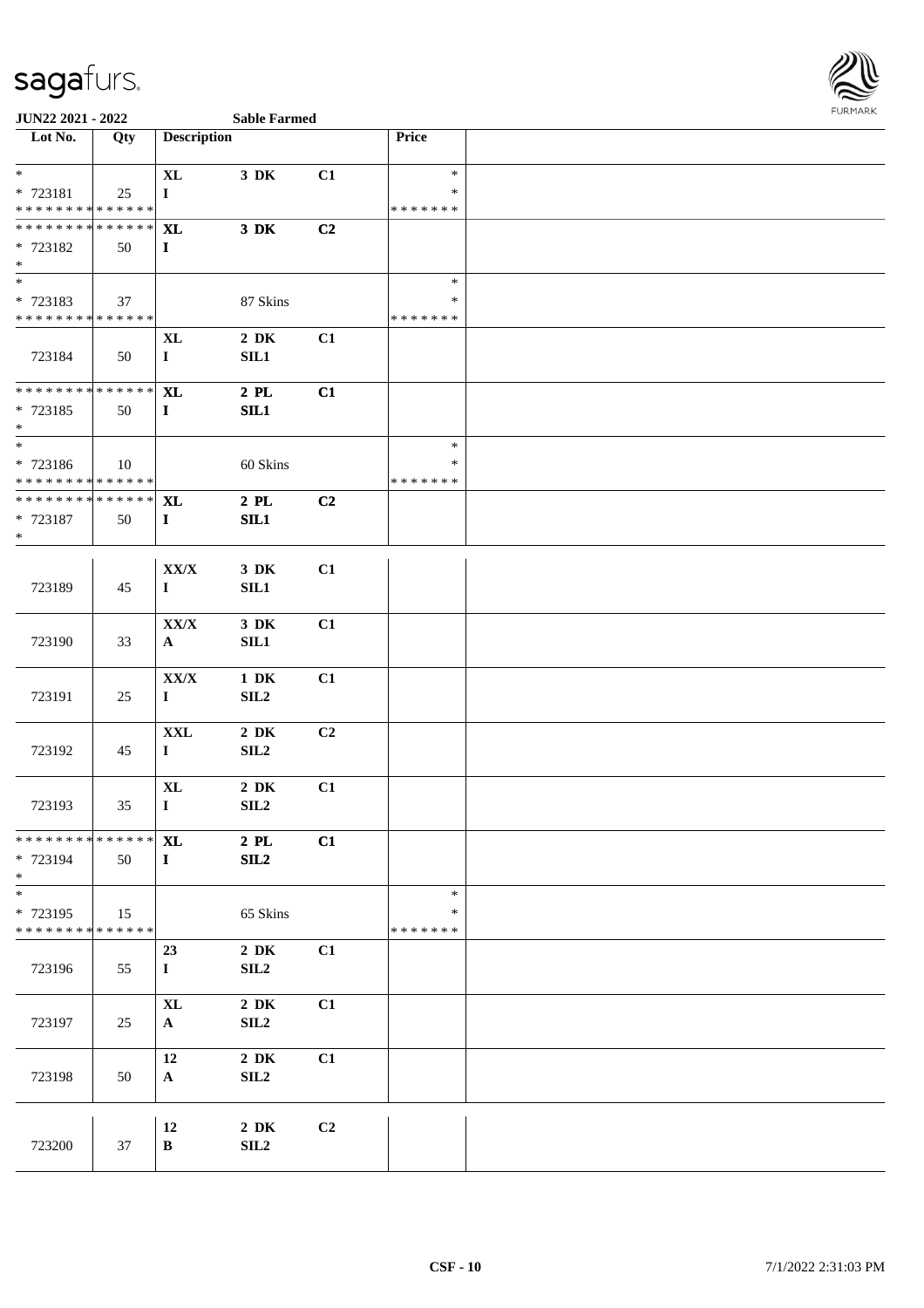

| O OTTAN HONT - HONN |     |                      | <b>Dabit Farmed</b>          |                |       |  |
|---------------------|-----|----------------------|------------------------------|----------------|-------|--|
| Lot No.             | Qty | <b>Description</b>   |                              |                | Price |  |
| 723201              | 45  | XX/X<br>$\bf{I}$     | $3\,$ DK<br>SIL <sub>2</sub> | C1             |       |  |
| 723202              | 41  | XX/X<br>$\mathbf{A}$ | 3 DK<br><b>SIL2</b>          | C1             |       |  |
| 723203              | 25  | XX/X<br>$\bf{B}$     | $2\,$ DK<br>SIL <sub>3</sub> | C <sub>2</sub> |       |  |
| 723204              | 16  | 23<br>$\bf{B}$       | $2\,$ DK<br>SIL <sub>3</sub> | C <sub>2</sub> |       |  |
| 723205              | 40  | 12<br>$\mathbf{A}$   | 3 DK<br>SIL <sub>3</sub>     | C1             |       |  |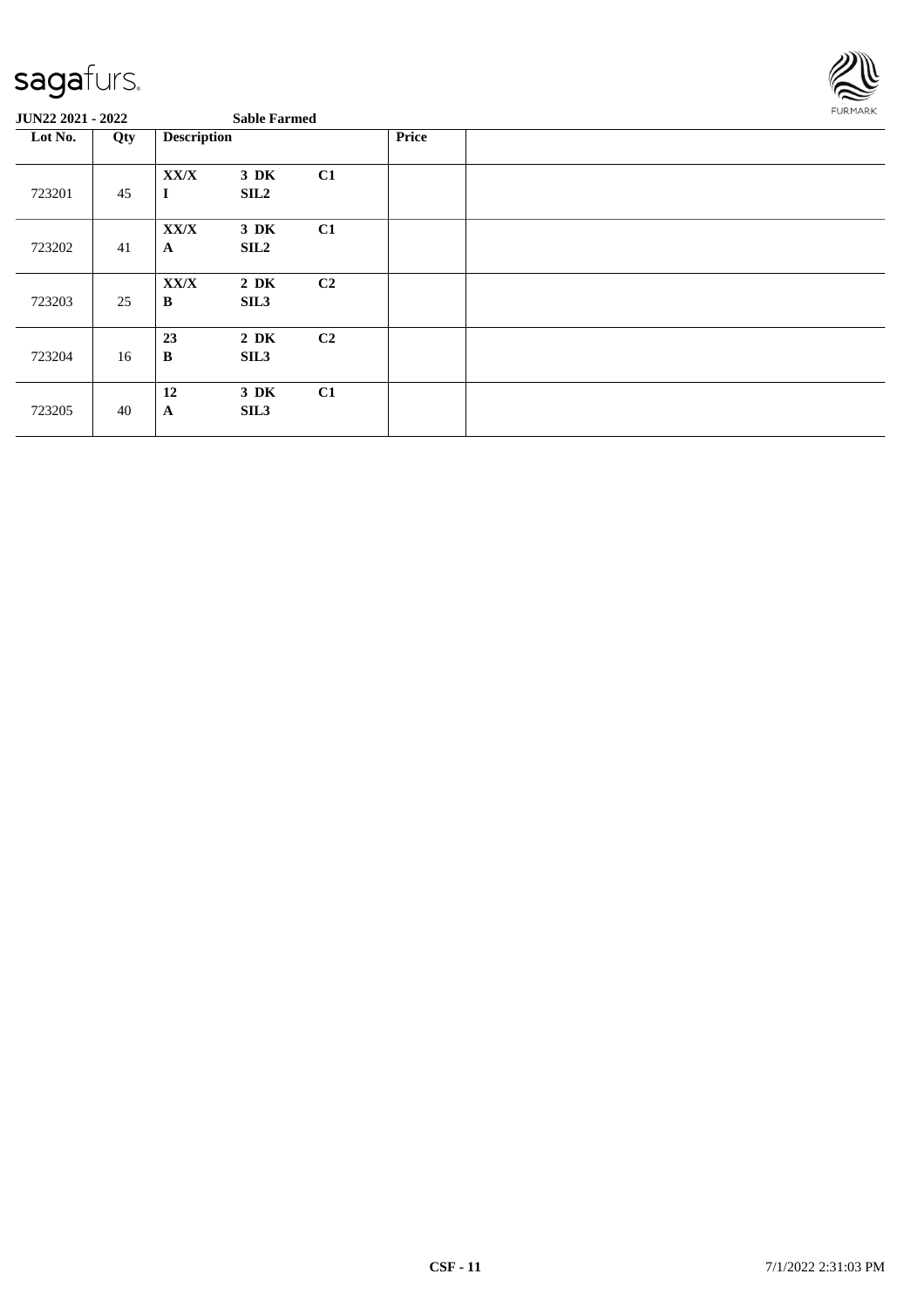

| Lot No.                                                       | Qty | <b>Description</b>         |                  |    | <b>Price</b>                      |  |
|---------------------------------------------------------------|-----|----------------------------|------------------|----|-----------------------------------|--|
| 723221                                                        | 40  | <b>XXL</b><br>$\bf{I}$     | 1 PL             | C1 |                                   |  |
| * * * * * * * * <mark>* * * * * * *</mark><br>* 723222<br>$*$ | 50  | <b>XXL</b><br>$\bf{I}$     | 1 PL             | C2 |                                   |  |
| * 723223<br>* * * * * * * * <mark>* * * * * *</mark> *        | 45  |                            | 95 Skins         |    | $\ast$<br>$\ast$<br>* * * * * * * |  |
| 723224                                                        | 60  | <b>XL</b><br>$\mathbf{I}$  | $1$ PL           | C1 |                                   |  |
| * * * * * * * * <mark>* * * * * * *</mark><br>* 723225<br>$*$ | 50  | <b>XXL</b><br>$\mathbf{A}$ | 1 PL             | C2 |                                   |  |
| $*$<br>* 723226<br>* * * * * * * * <mark>* * * * * * *</mark> | 15  |                            | 65 Skins         |    | $\ast$<br>$\ast$<br>* * * * * * * |  |
| **************<br>* 723227<br>$*$                             | 50  | <b>XXL</b><br>$\bf{I}$     | $2\ \mathrm{DK}$ | C1 |                                   |  |
| $\frac{1}{1}$<br>* 723228<br>$*$                              | 50  |                            | $\overline{2}$   |    | $\ast$<br>$\ast$<br>$\ast$        |  |
| * 723229<br>$*$                                               | 50  |                            | 3                |    | $\ast$<br>$\ast$<br>$\ast$        |  |
| * 723230<br>* * * * * * * * * * * * * * *                     | 30  |                            | 180 Skins        |    | $\ast$<br>*<br>* * * * * * *      |  |
| * * * * * * * * * * * * * * <mark>*</mark><br>* 723231<br>$*$ | 50  | <b>XXL</b><br>$\mathbf I$  | $2\ \mathrm{DK}$ | C2 |                                   |  |
| $*$<br>* 723232<br>$*$                                        | 50  |                            | 2                |    | $\ast$<br>$\ast$<br>$\ast$        |  |
| $*$<br>* 723233<br>$*$                                        | 50  |                            | 3                |    | $\ast$<br>$\ast$<br>∗             |  |
| $*$<br>* 723234<br>$*$                                        | 50  |                            | $\overline{4}$   |    | $\ast$<br>$\ast$<br>$\ast$        |  |
| * 723235<br>$*$                                               | 50  |                            | 5                |    | $\ast$<br>$\ast$<br>$\ast$        |  |
| $\overline{\phantom{0}}$<br>* 723236<br>$*$                   | 50  |                            | 6                |    | $\ast$<br>$\ast$<br>$\ast$        |  |
| * 723237<br>$*$                                               | 50  |                            | $\boldsymbol{7}$ |    | $\ast$<br>$\ast$<br>$\ast$        |  |
| $*$<br>* 723238<br>* * * * * * * * * * * * * *                | 35  |                            | 385 Skins        |    | $\ast$<br>$\ast$<br>* * * * * * * |  |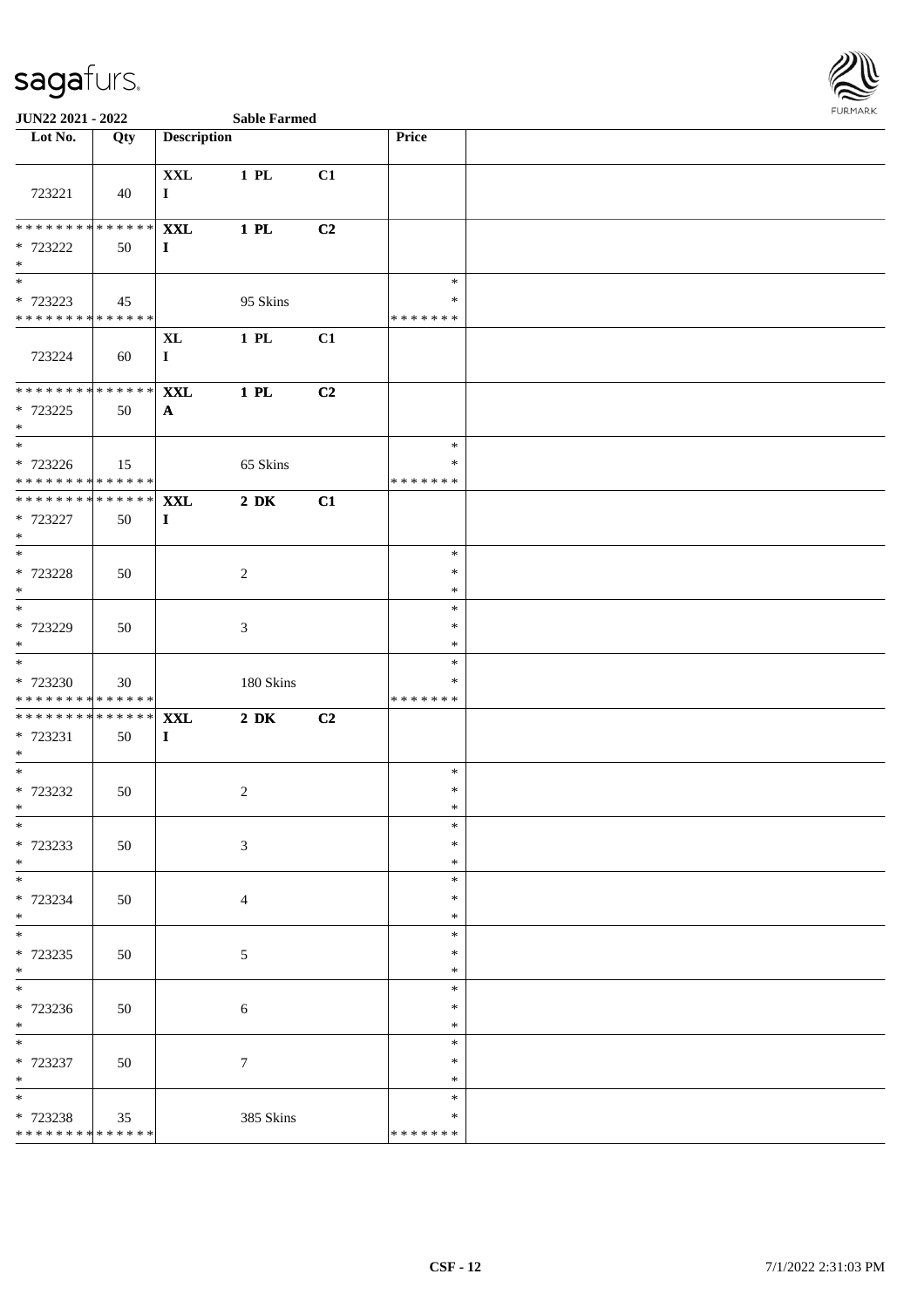

| Lot No.                         | Qty | <b>Description</b> |    | Price   |  |
|---------------------------------|-----|--------------------|----|---------|--|
|                                 |     |                    |    |         |  |
| ************** <mark>***</mark> |     | 1 DK               | C1 |         |  |
| * 723261                        | 50  | <b>SIL1</b>        |    |         |  |
| $\ast$                          |     |                    |    |         |  |
| $\ast$                          |     |                    |    | $\ast$  |  |
| * 723262                        | 60  | 110 Skins          |    | $\ast$  |  |
| * * * * * * * * * * * * * * *   |     |                    |    | ******* |  |

| 723269 | 41 | XXL<br>B | $3\,$ DK<br>SIL <sub>3</sub> | C <sub>1</sub> |  |
|--------|----|----------|------------------------------|----------------|--|
| 723271 | 14 | XXL<br>B | $3$ PL<br>SIL4               | C <sub>2</sub> |  |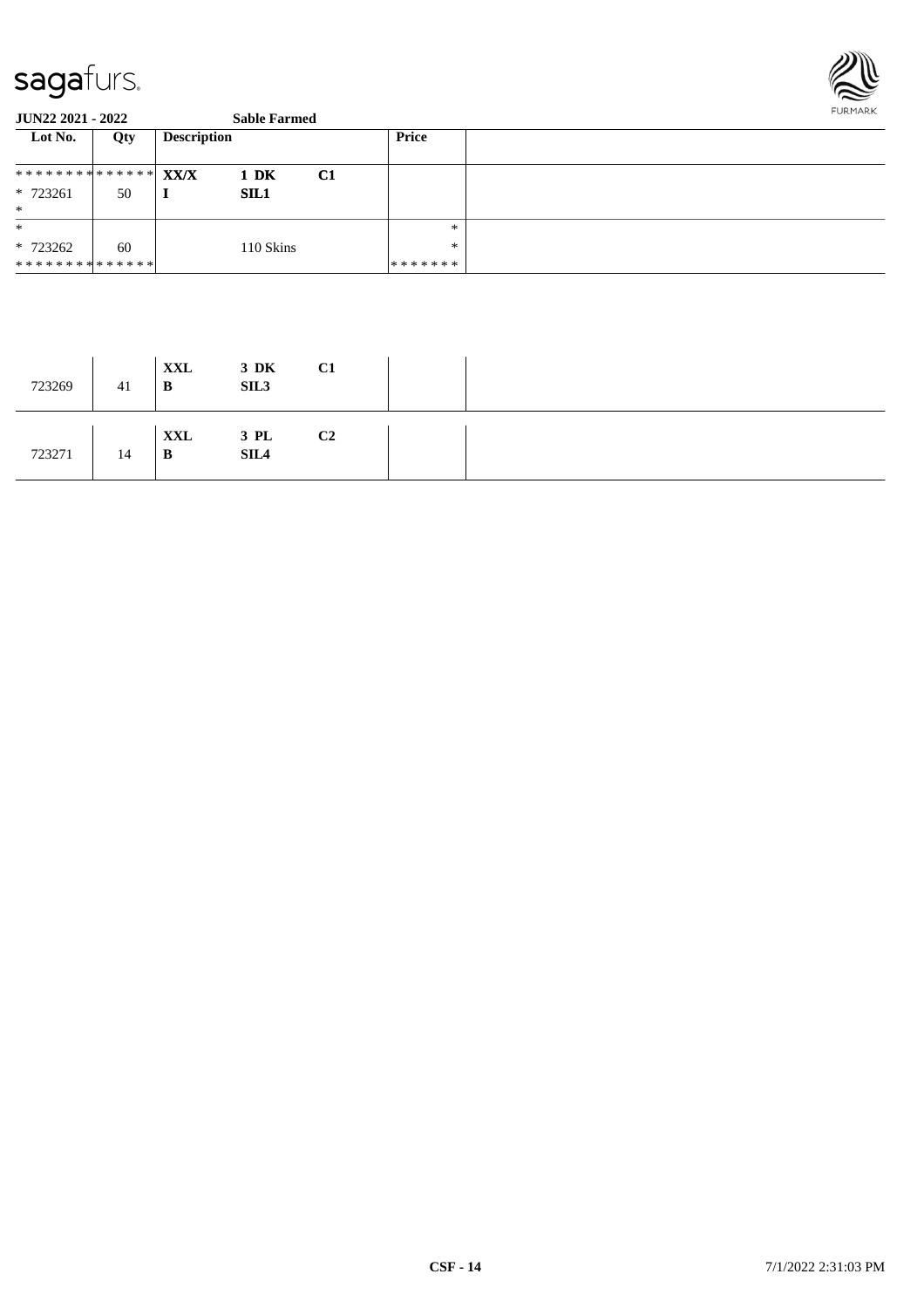

| Lot No.                                                     | Qty                 | <b>Description</b>   |                               |    | Price                                |  |
|-------------------------------------------------------------|---------------------|----------------------|-------------------------------|----|--------------------------------------|--|
| ******** <mark>******</mark><br>* 723281<br>$*$             | 50                  | XX/X<br>$\mathbf{I}$ | $2$ PL                        | C2 |                                      |  |
| * 723282<br>******** <mark>******</mark>                    | 15                  |                      | 65 Skins                      |    | $\ast$<br>$\ast$<br>* * * * * * *    |  |
| ************** <b>XX/X</b><br>* 723283<br>$*$               | 50                  | $\mathbf{I}$         | $3\ \mathrm{DK}$              | C1 |                                      |  |
| $*$<br>* 723284<br>$*$                                      | 50                  |                      | $\overline{2}$                |    | $\ast$<br>$\ast$<br>$\ast$           |  |
| * 723285<br>$*$                                             | 50                  |                      | $\mathfrak{Z}$                |    | $\ast$<br>$\ast$<br>$\ast$           |  |
| * 723286<br>$*$                                             | 50                  |                      | $\overline{4}$                |    | $\ast$<br>$\ast$<br>$\ast$           |  |
| * 723287<br>$*$<br>$\overline{\ }$                          | 50                  |                      | $\sqrt{5}$                    |    | $\ast$<br>$\ast$<br>$\ast$           |  |
| * 723288<br>$*$                                             | 50                  |                      | $\sqrt{6}$                    |    | $\ast$<br>$\ast$<br>$\ast$<br>$\ast$ |  |
| * 723289<br>$*$                                             | 50                  |                      | $\tau$                        |    | $\ast$<br>$\ast$<br>$\ast$           |  |
| * 723290<br>$*$                                             | 50                  |                      | $8\,$                         |    | $\ast$<br>$\ast$<br>$\ast$           |  |
| * 723291<br>$*$<br>$*$                                      | 50                  |                      | $\overline{9}$                |    | $\ast$<br>$\ast$<br>$\ast$           |  |
| * 723292<br>$\ast$<br>$*$                                   | 50                  |                      | 10                            |    | $\ast$<br>$\ast$<br>$\ast$           |  |
| * 723293<br>$*$<br>$*$                                      | 50                  |                      | 11                            |    | $\ast$<br>∗<br>$\ast$                |  |
| * 723294<br>******** <mark>******</mark><br>* * * * * * * * | 45<br>$******$ XX/X |                      | 595 Skins<br>$3\ \mathrm{DK}$ | C2 | $\ast$<br>* * * * * * *              |  |
| * 723295<br>$*$                                             | 50                  | $\mathbf{I}$         |                               |    | $\ast$                               |  |
| * 723296<br>$*$                                             | 50                  |                      | 2                             |    | $\ast$<br>$\ast$<br>$\ast$           |  |
| * 723297<br>$*$<br>$*$                                      | 50                  |                      | $\mathfrak{Z}$                |    | $\ast$<br>$\ast$<br>$\ast$           |  |
| * 723298<br>$*$                                             | 50                  |                      | $\overline{4}$                |    | $\ast$<br>$\ast$<br>$\ast$           |  |
| * 723299<br>$*$<br>$*$                                      | 50                  |                      | $\mathfrak{S}$                |    | $\ast$<br>$\ast$<br>$\ast$           |  |
| * 723300<br>$*$                                             | 50                  |                      | 6                             |    | $\ast$<br>$\ast$                     |  |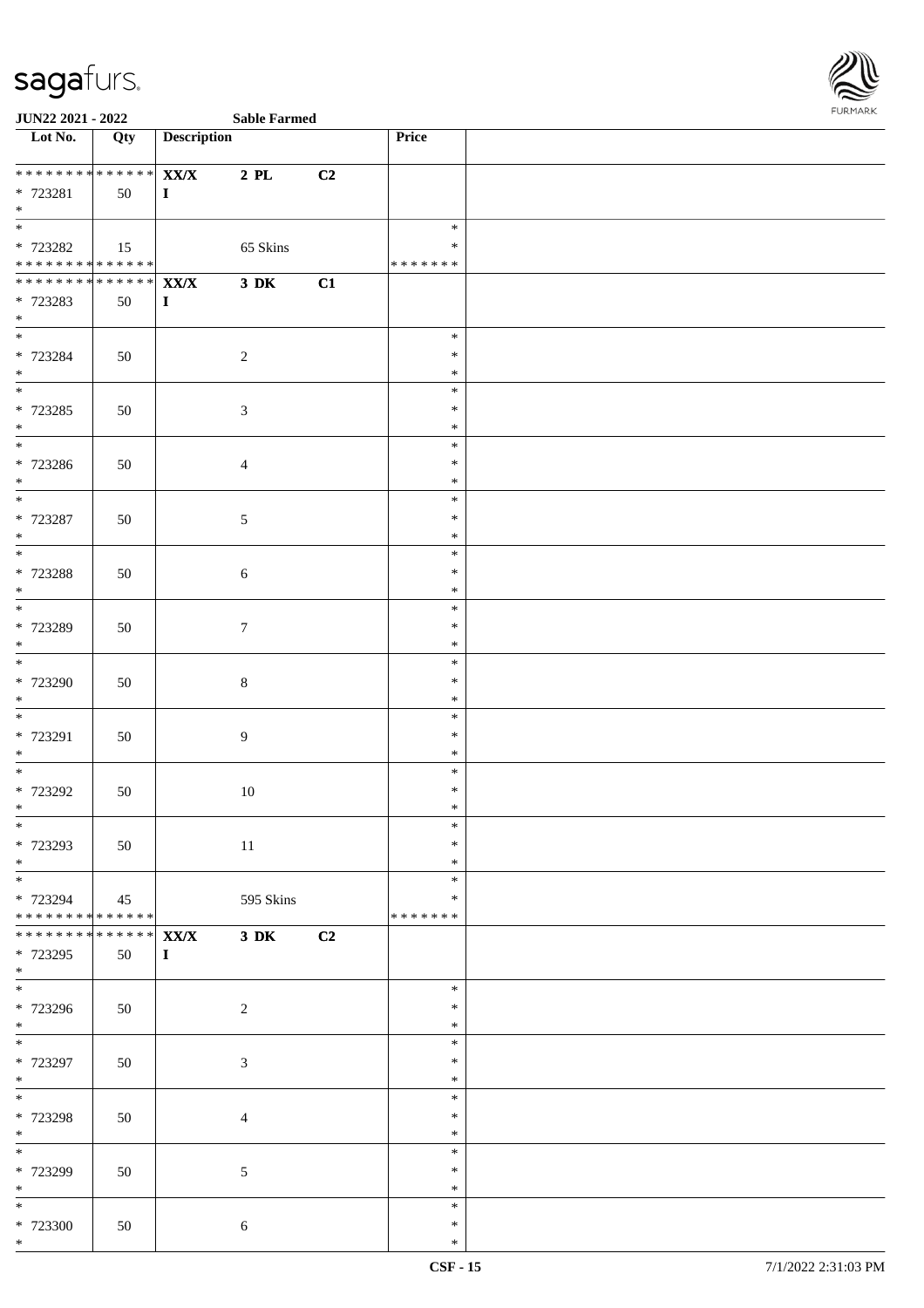

| Lot No.        | Qty | <b>Description</b> |           | Price |         |  |
|----------------|-----|--------------------|-----------|-------|---------|--|
| $*$            |     | XX/X               | $3\,$ DK  | C2    | $\ast$  |  |
| * 723301       |     |                    |           |       | $\ast$  |  |
| $*$            | 50  | $\mathbf I$        |           |       | $\ast$  |  |
|                |     |                    |           |       |         |  |
| $\ast$         |     |                    |           |       | $\ast$  |  |
| * 723302       | 50  |                    | $\,8\,$   |       | $\ast$  |  |
| $*$            |     |                    |           |       | $\ast$  |  |
| $\ast$         |     |                    |           |       | $\ast$  |  |
| * 723303       | 50  |                    | 9         |       | $\ast$  |  |
| $\ast$         |     |                    |           |       | $\ast$  |  |
| $\ast$         |     |                    |           |       | $\ast$  |  |
| $* 723304$     | 50  |                    | 10        |       | $\ast$  |  |
| $\ast$         |     |                    |           |       | $\ast$  |  |
| $\ast$         |     |                    |           |       | $\ast$  |  |
| $* 723305$     | 50  |                    | 11        |       | $\ast$  |  |
| $\ast$         |     |                    |           |       | $\ast$  |  |
| $\ast$         |     |                    |           |       | $\ast$  |  |
| * 723306       | 50  |                    | $12\,$    |       | $\ast$  |  |
| $\ast$         |     |                    |           |       | $\ast$  |  |
| $\ast$         |     |                    |           |       | $\ast$  |  |
| * 723307       | 30  |                    | 630 Skins |       | $\ast$  |  |
| ************** |     |                    |           |       | ******* |  |